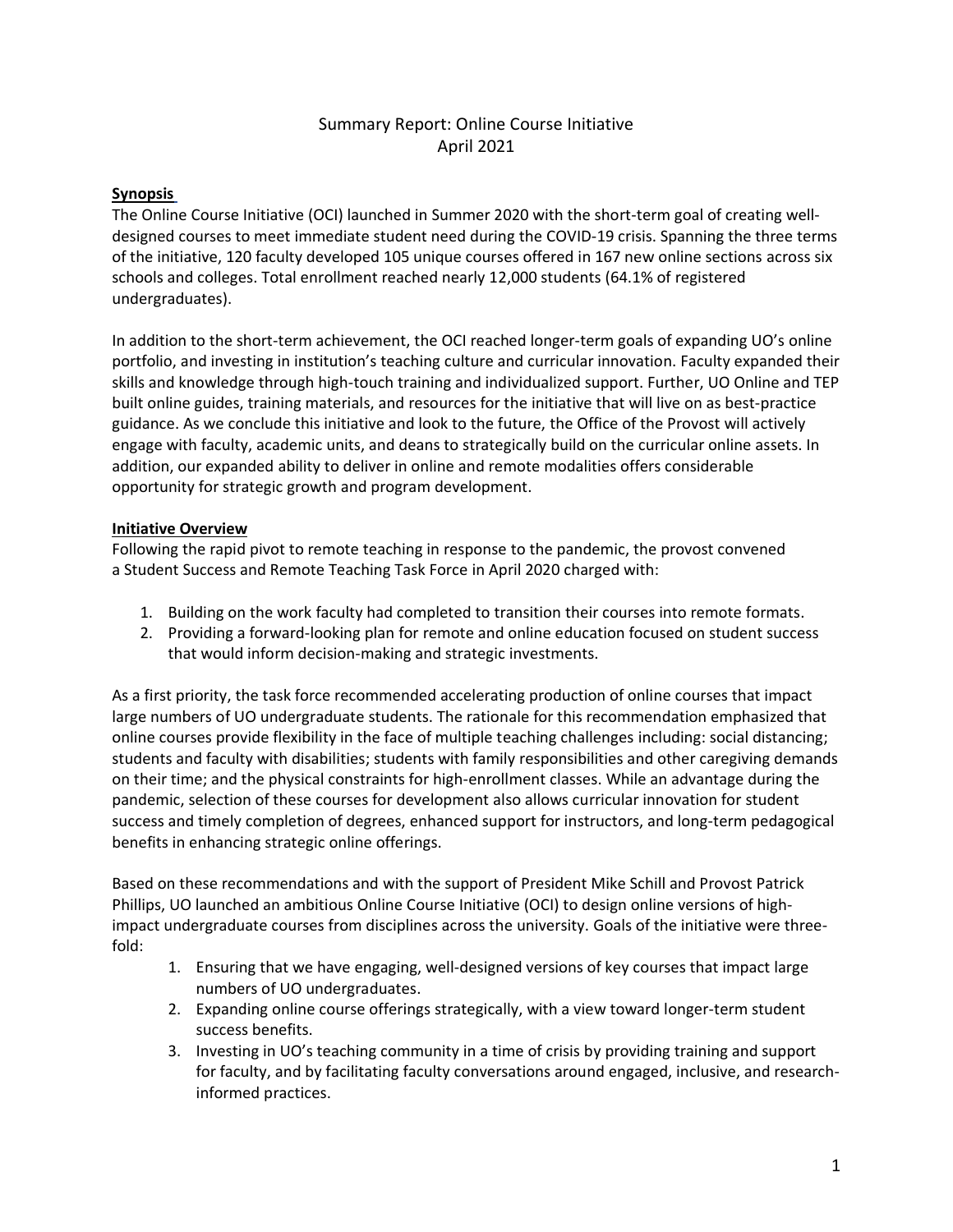The initiative launched in summer 2020 and concluded in spring 2021. The third and final cohort of faculty course developers completed construction of courses that are being taught online for the Spring 2021 term. Appendix A (pp. 5-7) lists courses developed during the OCI. Appendix B (pp. 8-10) details participating faculty and roles.

#### **Key Elements and Participants**

Courses were considered for inclusion in the initiative based on enrollment history as well as curricular need around courses that impact the most students, thereby maximizing curricular innovation and UO's investment. The list of prioritized courses and associated faculty was refined based on feedback from deans and department heads before invitations were extended to faculty course developers. Courses targeted for this initiative were built by faculty members (113) who were scheduled to teach the courses, with support from instructional designers. To boost instructional design capacity, eight career faculty members with expertise in online instruction were selected and trained as faculty fellows to work alongside UO Online instructional designers. This model was selected because of the volume of courses to be developed, as well as the ability to train fellows to serve as local resources in their units after the initiative had ended. Total cost for the OCI, for faculty fellow and course developer stipends, along with OPE, is \$757,180.

Faculty course developers and faculty fellows benefited from additional training, as well as direct support. Faculty fellows participated in a two-week facilitated training and earned certification in [Applying the Quality Matters Rubric](https://www.qualitymatters.org/professional-development/workshops/higher-ed-appqmr) for quality assurance of online courses. Faculty course developers participated in UO-developed training co-led by UO Online and TEP, met weekly with an assigned instructional designer or faculty fellow, and worked to build courses in Canvas over a 10-week period prior to teaching. In some cases, two or more faculty members who were scheduled to teach the same course collaborated on a unified course build, with a goal of cohesive student experience across all class sections.

The initiative focused on asynchronous online courses based on benefits of this modality for students, and on the long-term value for faculty and academic units. For students, asynchronous online courses maximize time flexibility, which can be a significant benefit for those who must manage multiple obligations, such as jobs and childcare. Offering online versions of key courses helps students manage schedule conflicts and complete their degrees without delays. For faculty, the components of an online course—such as Canvas materials, brief recorded lectures, assignments, and formative assessments—become assets they can use in future terms at UO, whether teaching online or in the classroom. This is consistent with the goal of investing in UO's excellent teachers, not just courses. Faculty often comment that designing an online course refines their teaching skills by expanding their portfolio of teaching strategies.

#### **Results and Impact of the Initiative**

*Number of courses***:** The online course initiative enlisted 121 faculty (113 course developers and eight faculty fellows) to develop 105 unique courses. Some of these redesigned courses have been offered in multiple terms or taught by multiple instructors, leading to 167 new online course sections offered across fall, winter, and spring terms this academic year. Courses came from six different UO colleges and schools (CAS, COD, COE, LCB, SOJC, and SOMD), and 41 academic departments. Across the three terms, 11,770 unique students (64.1% of registered undergraduate students) have enrolled in at least one of these redesigned courses. Students who enrolled in at least one initiative-designed course in the fall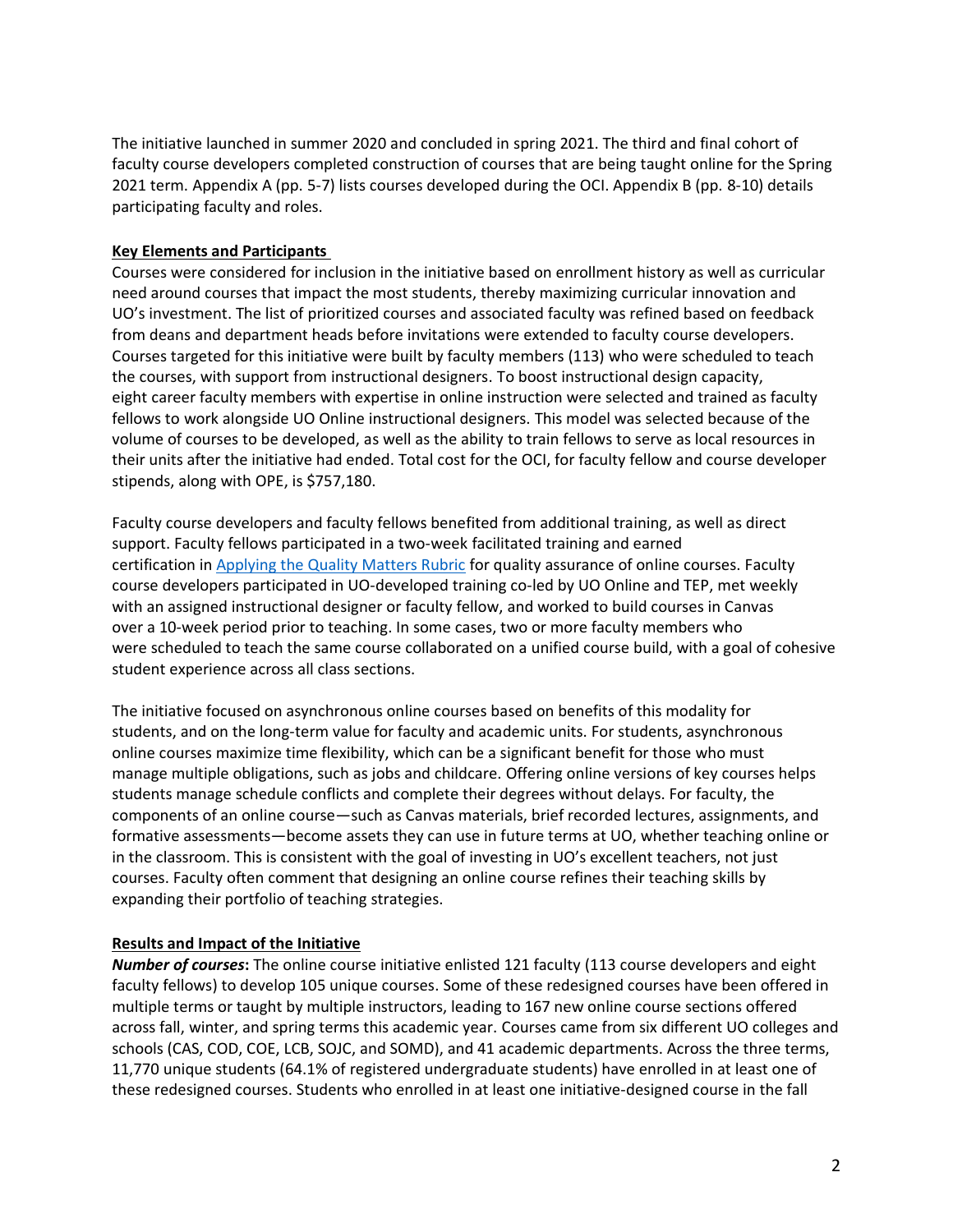were more likely to re-enroll in UO courses for winter term than students who took no initiativedesigned courses in fall.

*Student Experience in Fall Term:* At the end of each term, students complete course student experience surveys. At the writing of this report, the surveys have been collected and analyzed for fall term. For courses in the initiative that were taught by the same instructor in Fall 2019 and Fall 2020, surveys following the redesign showed the greatest improvement in "Level of Challenge," "Organization," "Assignments and Projects," and "Accessibility." Notably, improving organization and accessibility were emphasized during the OCI as hallmarks of effective online courses. Across campus, student course ratings were higher in Fall 2020 relative to Fall 2019. Compared to other large-enrollment courses, OCI courses were rated as having a larger increase in "Organization," "Instructor Communication," and "Active Learning" than large-enrollment courses not in the Online Initiative.

Megan, a senior Business Administration major, wrote in her survey: "The WEB classes that I've taken have been great and well organized. It's a HUGE benefit to be able to pause a video lecture when I feel my mind wandering and take a quick break and then re-engage. I have been extremely disappointed that there are so few WEB classes and they always fill up quickly, which would lead me to believe others share this perspective with me. Not to mention as a nontraditional student who works full-time, having access to WEB classes makes it easier to juggle my responsibilities."

#### **Post-Initiative Reflections**

This initiative was unprecedented at UO in terms of scale (the number of online courses developed simultaneously), aggressive timeline, a focus on high-enrollment courses, and the reach into academic units that have historically shied away from online delivery. Structured interviews were conducted with faculty fellows and UO Online instructional designers to understand what was most improved about OCI courses, what areas proved most difficult for instructors in developing online courses, how the initiative was successful, and where we could improve our methods for helping faculty transition to online teaching in the future. Consistent themes from the interviews are summarized as follows:

*How online courses were improved:* Mirroring student feedback (above), faculty fellows and instructional designers described courses as being more structured, organized, and consistent over time – students knew what would happen in the course and how to be successful. Because of this and the asynchronous online modality, courses were more flexible for students with varying schedules and time constraints. The "instructor presence," the feeling that instructors are actively engaged with their online course and available for guiding students, was also noted as a highlight of how the courses were developed.

*Challenges for instructors***:** Many of the instructors in the online initiative were completely inexperienced with online teaching. The transition to asynchronous teaching modalities was challenging for many, especially having to learn new technology tools (Canvas, Panopto, etc.). Another challenge was understanding and implementing accessibility standards in online classes, for example, providing alternative text for images, captioning videos, and making resources accessible to all students.

*Successes of the initiative:* Faculty fellows and instructional designers frequently noted the future benefits of the initiative, including that exposure to online teaching increases the confidence of faculty, and that the teaching resources that were developed will be useful in future online classes, as well as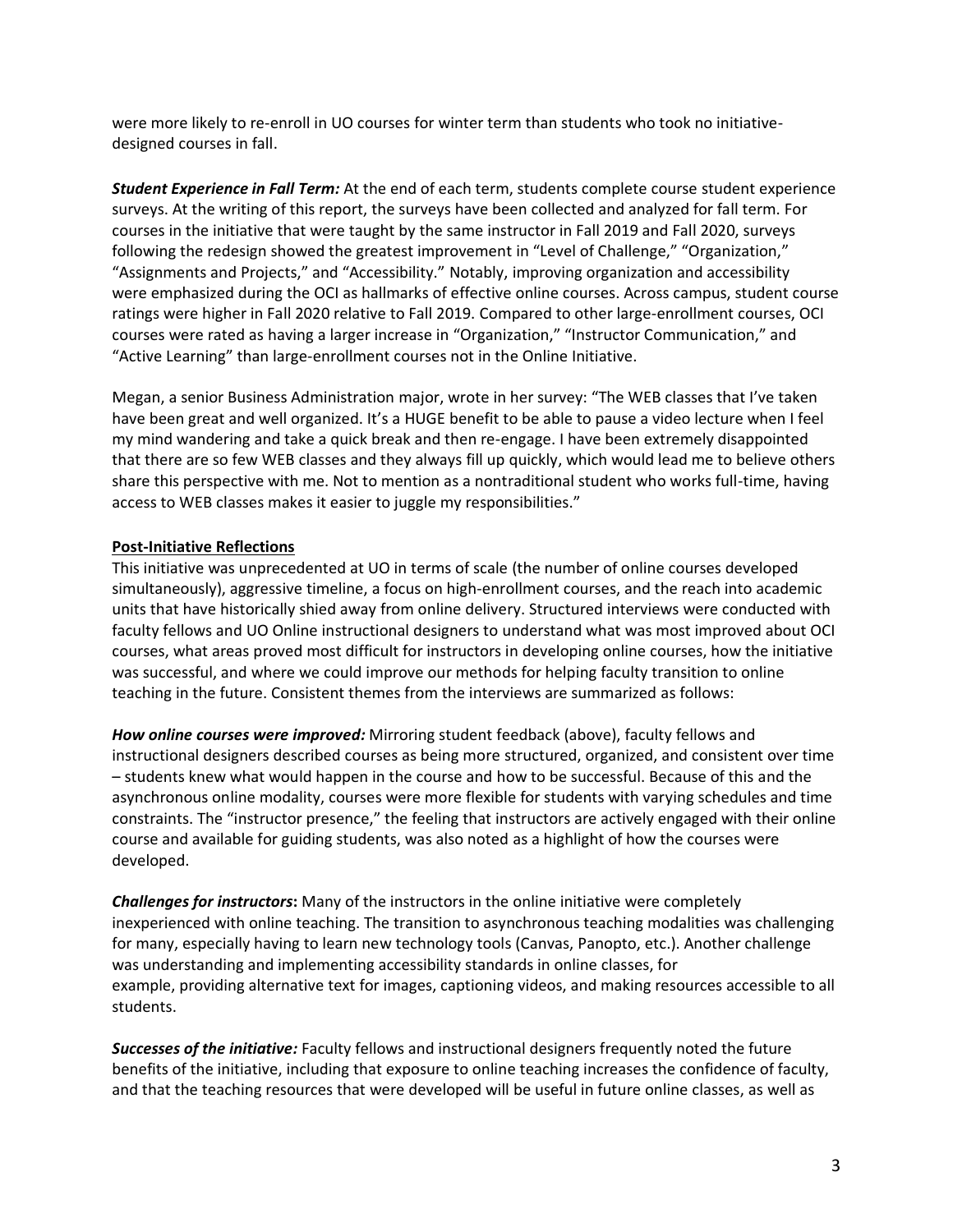being an important resource to support student learning if courses were to return to a traditional classroom format. Faculty fellows especially enjoyed their roles and ability to collaborate with colleagues from different disciplines on their teaching.

*Areas for improvement:* Some instructors wanted more technology tools integrated into Canvas to support their teaching, both more campus-wide tools and more rapid availability. More one-on-one support would be helpful because faculty are at different levels of experience with teaching and need different amounts of support. Instructors may need more support and training for creating resources for students that meet accessibility standards. Many instructors have never taken or taught an online course before and want more examples of high-quality online course offerings to support their transition to online teaching.

#### **Next Steps**

During the spring 2021 term, Associate Vice Provost Carol Gering, in collaboration with Interim Vice Provost of the Division of Undergraduate Education and Student Success Kimberly Johnson, will meet with academic units to discuss the strategic role of online courses in their curricula. Questions to be addressed include:

- 1. How can academic units leverage online assets created during the initiative to improve student success, reduce pain points, and make programs more nimble?
- 2. What are the value propositions of online courses for students and for faculty?
- 3. What is the optimal number of online courses to offer within undergraduate academic programs to support timely degree completion and to meet departmental needs?
- 4. Can we use online courses to better serve UO's non-traditional and transfer students?
- 5. What areas should we target next? What are the curricular-driven priorities for online or hybrid courses within academic units?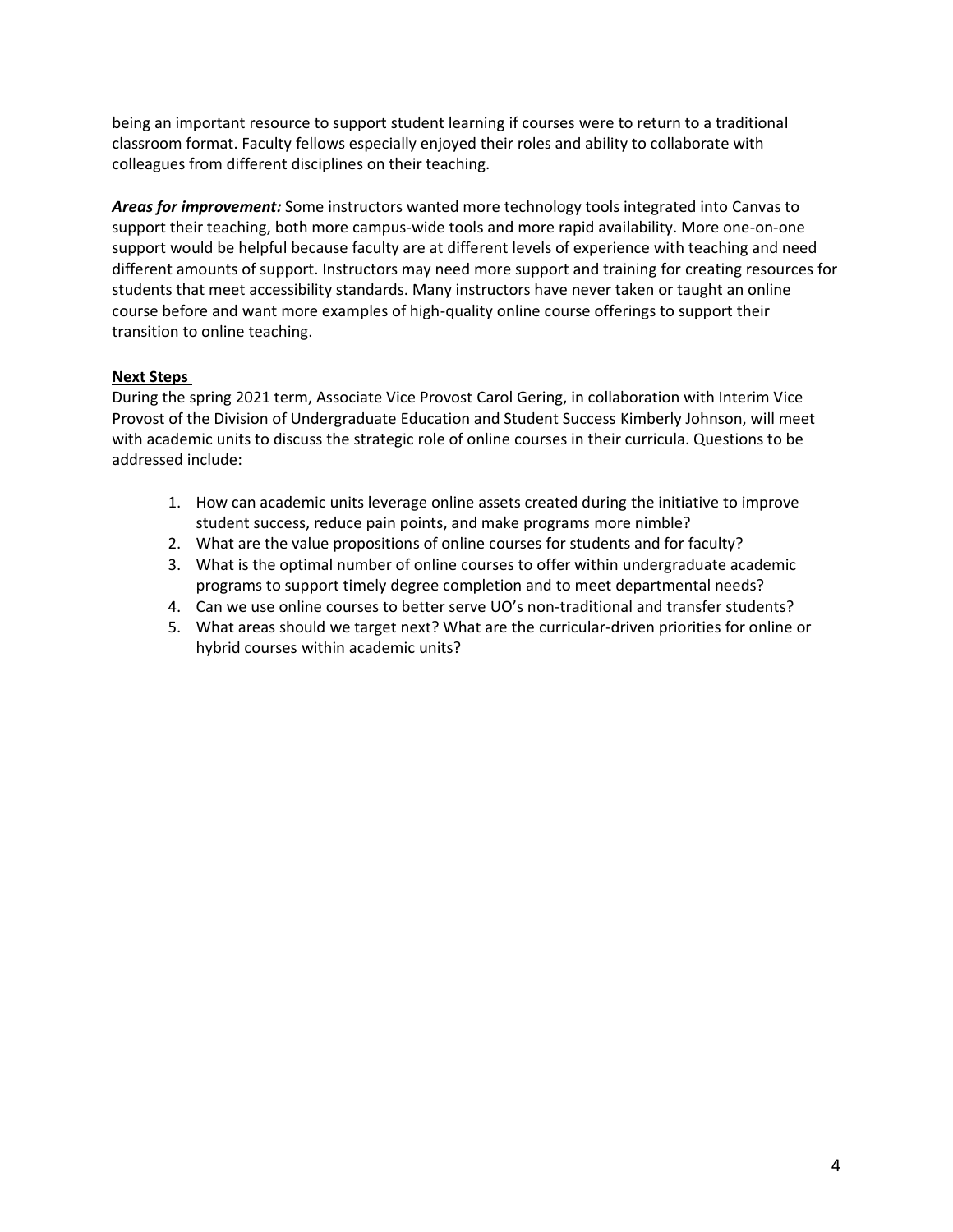| School/College | <b>Division</b>         | <b>Course</b><br>Identifier | <b>Course Title</b>                                  |
|----------------|-------------------------|-----------------------------|------------------------------------------------------|
| CAS            | <b>Social Sciences</b>  | <b>ANTH 145</b>             | Principles of Archaeology                            |
| CAS            | <b>Social Sciences</b>  | <b>ANTH 170</b>             | Introduction to Human Origins                        |
| CAS            | <b>Social Sciences</b>  | <b>ANTH 171</b>             | Introduction to Monkeys and Apes                     |
| CAS            | <b>Social Sciences</b>  | <b>ANTH 173</b>             | <b>Evolution of Human Sexuality</b>                  |
| CAS            | <b>Social Sciences</b>  | <b>ANTH 175</b>             | <b>Evolutionary Medicine</b>                         |
| CAS            | <b>Social Sciences</b>  | <b>ANTH 270</b>             | Introduction to Biological Anthropology              |
| CAS            | <b>Natural Sciences</b> | <b>ASTR 122</b>             | <b>Birth and Death of Stars</b>                      |
| CAS            | <b>Natural Sciences</b> | <b>ASTR 123</b>             | Galaxies and the Expanding Universe                  |
| CAS            | <b>Natural Sciences</b> | <b>BI 130</b>               | Introduction to Ecology                              |
| CAS            | <b>Natural Sciences</b> | <b>BI 132</b>               | <b>Introduction to Animal Behavior</b>               |
| CAS            | <b>Natural Sciences</b> | <b>BI 150</b>               | The Ocean Planet                                     |
| CAS            | <b>Natural Sciences</b> | <b>BI 199L</b>              | Special Studies Happiness Neuroscience               |
| CAS            | <b>Natural Sciences</b> | <b>BI 211</b>               | General Biology I: Cells                             |
| CAS            | <b>Natural Sciences</b> | <b>BI 214</b>               | General Biology IV: Mechanisms                       |
| CAS            | <b>Natural Sciences</b> | CH 111                      | Introduction to Chemical Principles                  |
| CAS            | <b>Natural Sciences</b> | CH 221                      | <b>General Chemistry I</b>                           |
| CAS            | <b>Natural Sciences</b> | CH 222                      | <b>General Chemistry II</b>                          |
| CAS            | <b>Natural Sciences</b> | <b>CH 223</b>               | <b>General Chemistry III</b>                         |
| CAS            | <b>Natural Sciences</b> | CH 331                      | Organic Chemistry I                                  |
| CAS            | <b>Natural Sciences</b> | CH 335                      | Organic Chemistry II                                 |
| CAS            | <b>Humanities</b>       | <b>CINE 230</b>             | <b>Remix Cultures</b>                                |
| CAS            | Humanities              | <b>CINE 265</b>             | History of the Motion Picture I                      |
| CAS            | Humanities              | <b>CINE 267</b>             | History of the Motion Picture III                    |
| CAS            | <b>Natural Sciences</b> | <b>CIS 122</b>              | Introduction to Programming and<br>Problem Solving   |
| CAS            | Humanities              | <b>CLAS 110</b>             | <b>Classical Mythology</b>                           |
| CAS            | Humanities              | <b>CLAS 201</b>             | <b>Greek Life and Culture</b>                        |
| CAS            | <b>Social Sciences</b>  | <b>EC 202</b>               | Introduction to Economic Analysis:<br>Macroeconomics |
| CAS            | Humanities              | <b>ENG 280</b>              | <b>Introduction to Comic Studies</b>                 |
| CAS            | <b>Humanities</b>       | <b>ENG 480</b>              | Modern American Superhero                            |
| CAS            | <b>Natural Sciences</b> | <b>ENVS 203</b>             | Introduction to Environmental Studies:<br>Humanities |
| CAS            | <b>Natural Sciences</b> | <b>ERTH 101</b>             | <b>Exploring Planet Earth</b>                        |
| CAS            | <b>Natural Sciences</b> | <b>ERTH 306</b>             | <b>Volcanoes and Earthquakes</b>                     |
| CAS            | <b>Social Sciences</b>  | ES 101                      | Introduction to Ethnic Studies                       |
| CAS            | Humanities              | <b>FLR 250</b>              | Introduction to Folklore                             |
| CAS            | Social Sciences         | <b>GEOG 142</b>             | Human Geography                                      |

# Appendix A: Courses Developed Through Online Course Initiative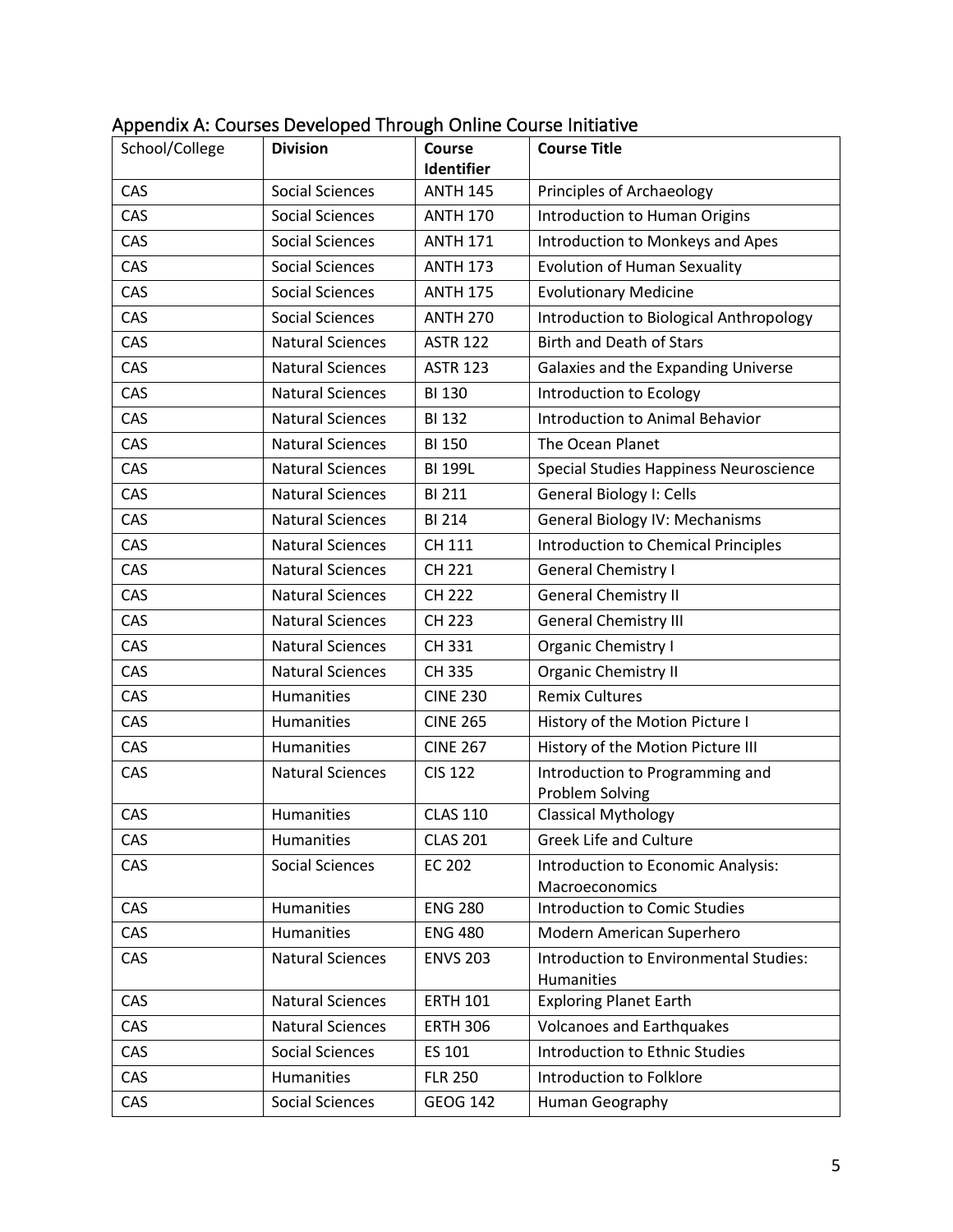| CAS        | <b>Social Sciences</b>  | <b>GEOG 342</b> | Geography of Globalization                      |
|------------|-------------------------|-----------------|-------------------------------------------------|
| CAS        | <b>Social Sciences</b>  | <b>GLBL 250</b> | Value Systems in Cross-Cultural                 |
|            |                         |                 | Perspective                                     |
| CAS        | <b>Social Sciences</b>  | <b>HIST 102</b> | <b>Making Modern Europe</b>                     |
| CAS        | <b>Social Sciences</b>  | <b>HIST 308</b> | History of Women in the United States I         |
| CAS        | <b>Natural Sciences</b> | <b>HPHY 322</b> | Human Physiology I                              |
| CAS        | <b>Natural Sciences</b> | <b>HPHY 324</b> | Human Physiology II                             |
| CAS        | <b>Natural Sciences</b> | <b>HPHY 371</b> | Physiology of Exercise                          |
| CAS        | <b>Humanities</b>       | <b>HUM 102</b>  | <b>Humanities II</b>                            |
| CAS        | <b>Humanities</b>       | <b>HUM 103</b>  | <b>Humanities III</b>                           |
| CAS        | Humanities              | <b>LING 150</b> | Structure of English Words                      |
| CAS        | <b>Natural Sciences</b> | <b>MATH 105</b> | University Math I                               |
| CAS        | <b>Natural Sciences</b> | <b>MATH 111</b> | College Algebra                                 |
| CAS        | <b>Natural Sciences</b> | <b>MATH 241</b> | Calculus for Business and Social Science I      |
| CAS        | <b>Humanities</b>       | <b>PHIL 101</b> | <b>Philosophical Problems</b>                   |
| CAS        | <b>Humanities</b>       | <b>PHIL 102</b> | <b>Ethics</b>                                   |
| CAS        | Humanities              | <b>PHIL 110</b> | Human Nature                                    |
| CAS        | Humanities              | <b>PHIL 120</b> | <b>Ethics of Enterprise and Exchange</b>        |
| CAS        | Humanities              | <b>PHIL 130</b> | Philosophy and Popular Culture                  |
| CAS        | Humanities              | <b>PHIL 340</b> | <b>Environmental Philosophy</b>                 |
| CAS        | <b>Natural Sciences</b> | <b>PHYS 153</b> | Light, Color, and Vision                        |
| CAS        | <b>Natural Sciences</b> | <b>PHYS 201</b> | <b>General Physics</b>                          |
| CAS        | <b>Natural Sciences</b> | <b>PHYS 204</b> | <b>Introductory Physics Laboratory</b>          |
| CAS        | <b>Social Sciences</b>  | PS 102          | Thinking Like a Social Scientist                |
| CAS        | <b>Social Sciences</b>  | PS 106          | Power, Politics, and Inequality                 |
| CAS        | <b>Social Sciences</b>  | PS 111          | Introduction to Political Science               |
| CAS        | <b>Social Sciences</b>  | PS 201          | <b>US Politics</b>                              |
| CAS        | <b>Social Sciences</b>  | PS 297          | <b>Introduction to Environmental Politics</b>   |
| CAS        | <b>Natural Sciences</b> | <b>PSY 202</b>  | Mind and Society                                |
| CAS        | <b>Natural Sciences</b> | <b>PSY 302</b>  | <b>Statistical Methods in Psychology</b>        |
| CAS        | <b>Natural Sciences</b> | <b>PSY 308</b>  | Developmental Psychology                        |
| CAS        | <b>Social Sciences</b>  | <b>SOC 204</b>  | Introduction to Sociology                       |
| CAS        | <b>Social Sciences</b>  | <b>SOC 207</b>  | Social Inequality                               |
| CAS        | <b>Social Sciences</b>  | <b>SOC 304</b>  | Community, Environment, and Society             |
| CAS        | <b>Social Sciences</b>  | SOC 317         | Sociology of the Mass Media                     |
| CAS        | <b>Social Sciences</b>  | <b>WGS 101</b>  | Introduction to Women's and Gender              |
|            |                         |                 | <b>Studies</b>                                  |
| <b>COE</b> |                         | CDS 201         | Communication Disorders in Society and<br>Media |
| COE        |                         | <b>FHS 216</b>  | Diversity in Human Services                     |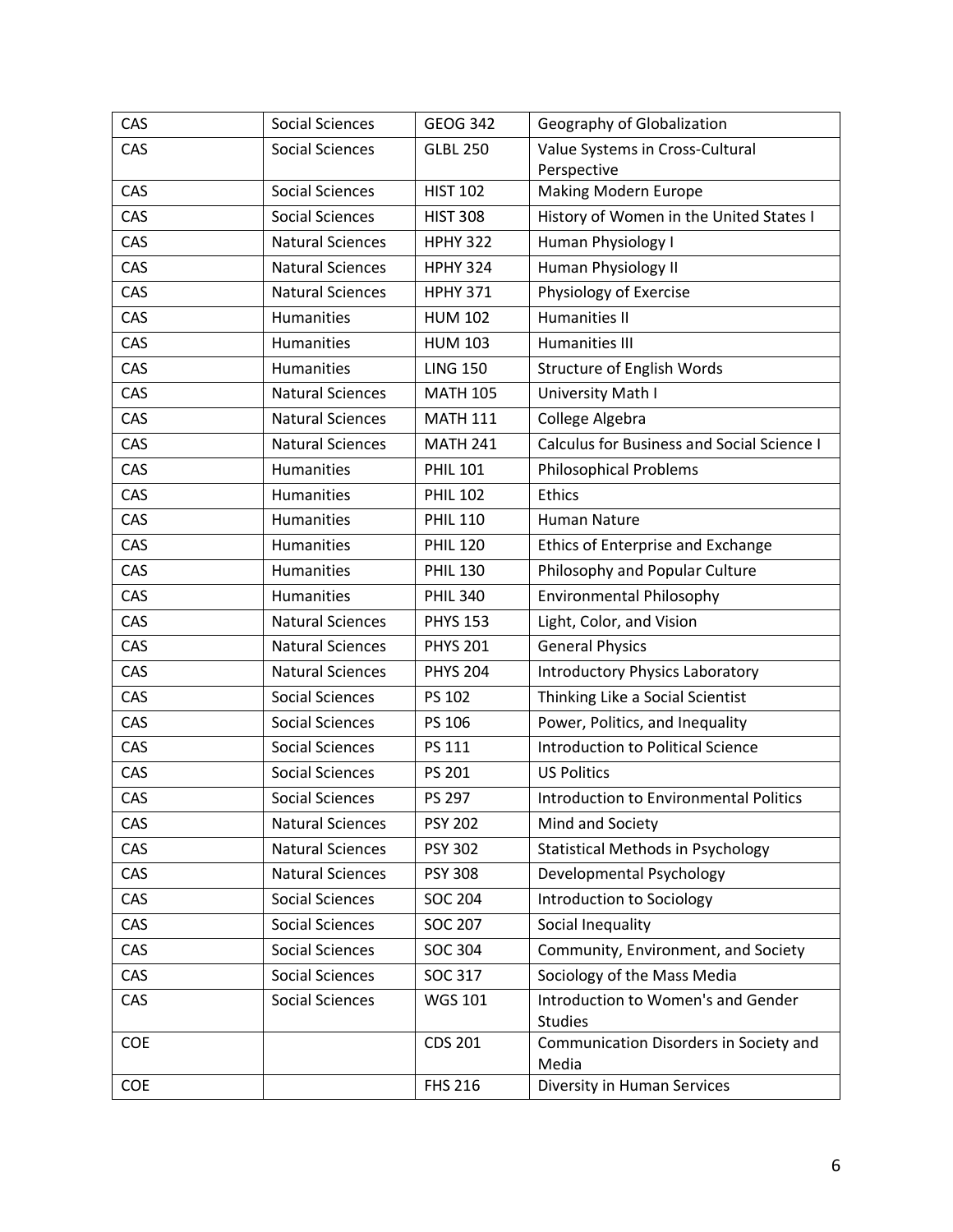| Design       | <b>ARCH 201</b> | Introduction to Architecture               |
|--------------|-----------------|--------------------------------------------|
| Design       | <b>ARCH 202</b> | Design Skills                              |
| Design       | <b>ARCH 492</b> | <b>Environmental Control Systems II</b>    |
| Design       | <b>ARH 204</b>  | History of Ancient Mediterranean Art       |
| Design       | <b>ARH 205</b>  | History of Western Art II                  |
| Design       | <b>ART 101</b>  | <b>Understanding Contemporary Art</b>      |
| Design       | <b>ART 111</b>  | The Artist Experience                      |
| Design       | <b>ART 115</b>  | Surface, Space, & Time                     |
| Design       | <b>ART 116</b>  | Core Interdisciplinary Laboratory          |
| Design       | <b>ARTD 252</b> | <b>Interactive Digit Arts</b>              |
| Design       | <b>PPPM 201</b> | Introduction to Public Policy              |
| <b>LCB</b>   | <b>FIN 311</b>  | <b>Economic Foundations of Competitive</b> |
| <b>LCB</b>   | <b>MGMT 335</b> | Analysis<br>Launching New Ventures         |
| <b>LCB</b>   | <b>MGMT 415</b> | Human Resources Management                 |
| <b>LCB</b>   | <b>MKTG 311</b> | <b>Marketing Management</b>                |
| <b>LCB</b>   | <b>OBA 311</b>  | <b>Business Analytics I</b>                |
| <b>LCB</b>   | <b>OBA 312</b>  | <b>Business Analytics II</b>               |
| <b>LCB</b>   | <b>OBA 335</b>  | <b>Operations Management</b>               |
| PER          | <b>PEMB 101</b> | Meditation I                               |
| SOJC         | $J$ 100         | <b>Media Professions</b>                   |
| SOJC         | $J$ 101         | <b>Grammar for Communication</b>           |
| SOJC         | J201            | Media and Society                          |
| SOJC         | J211            | Gateway to Media                           |
| SOJC         | J212            | <b>Writing for Communicators</b>           |
| SOJC         | J320            | Gender, Media, and Diversity               |
| SOJC         | J 350           | <b>Principles of Public Relations</b>      |
| SOJC         | J 385           | <b>Communication Law</b>                   |
| SOJC         | J396            | <b>International Communication</b>         |
| SOJC         | J 460           | <b>Brand Development: [Topic]</b>          |
| SOMD         | <b>MUS 125</b>  | <b>Understanding Music</b>                 |
| SOMD         | <b>MUS 264</b>  | US Popular Music 1930 to 1965              |
| SOMD         | <b>MUS 265</b>  | US Popular Music 1965 to 2000              |
| Unclassified | <b>UGST 199</b> | <b>Special Studies Tackling Tests</b>      |
| Unclassified | <b>UGST 199</b> | <b>Special Studies Tackling Text</b>       |
| Unclassified | <b>UGST 199</b> | <b>Special Studies Tackling Time</b>       |
|              |                 |                                            |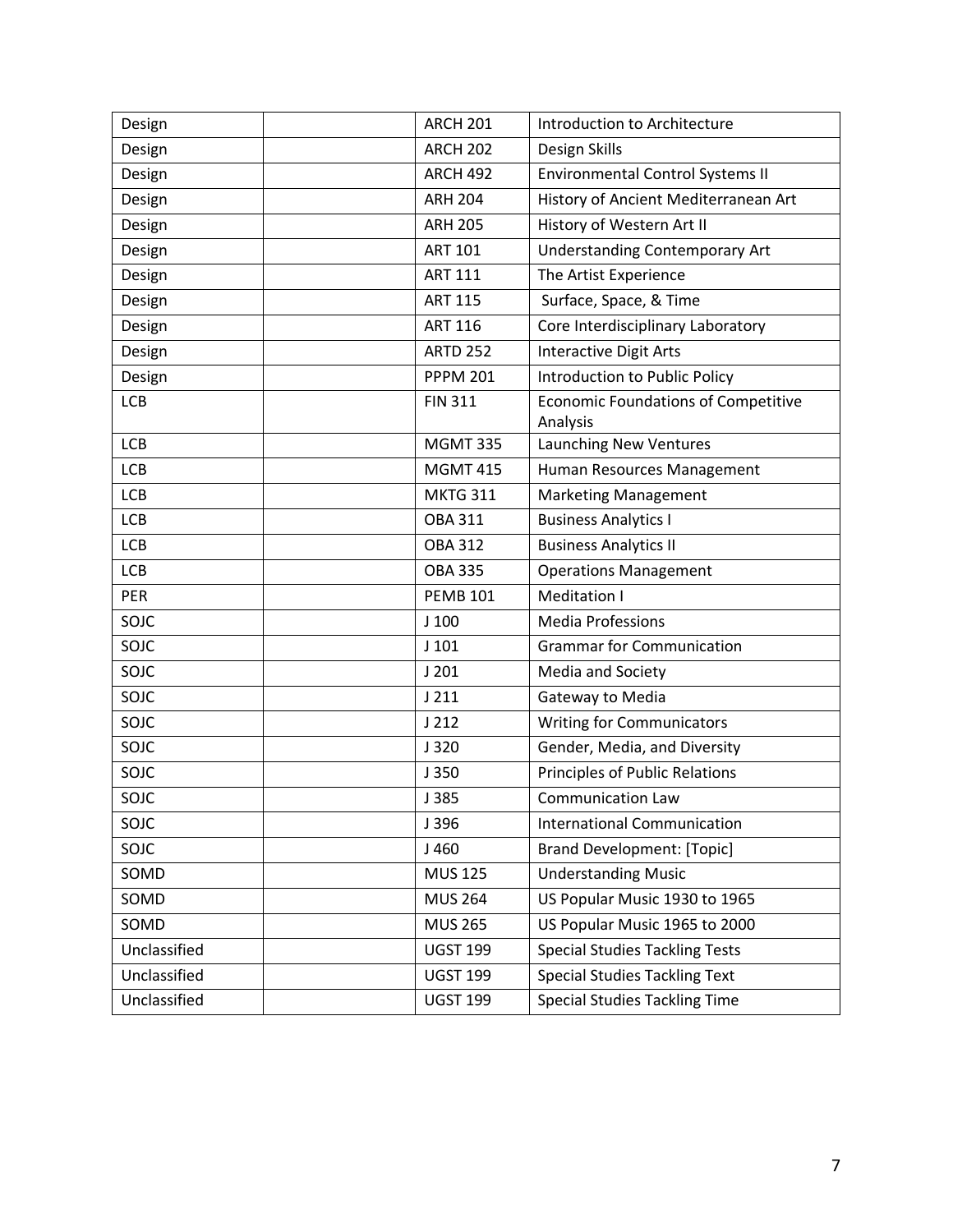| School/College | <b>Division</b>         | <b>Faculty</b>           | Role      |
|----------------|-------------------------|--------------------------|-----------|
| CAS            | Humanities              | Alvarado, Ramon          | Developer |
| CAS            | Humanities              | Aronson, Michael         | Developer |
| CAS            | Humanities              | Chamberlain, David       | Developer |
| CAS            | Humanities              | Eckerman, Christopher    | Developer |
| CAS            | <b>Humanities</b>       | Gopal, Sangita           | Developer |
| CAS            | Humanities              | Johnson, Mark            | Developer |
| CAS            | Humanities              | Kelp-Stebbins, Katherine | Developer |
| CAS            | Humanities              | Knowlton, Kenny          | Developer |
| CAS            | Humanities              | Laskaya, Anne            | Developer |
| CAS            | Humanities              | Lowthorp, Leah           | Developer |
| CAS            | Humanities              | Muraca, Barbara          | Developer |
| CAS            | Humanities              | Payne, Doris             | Developer |
| CAS            | Humanities              | Ralda, Oscar             | Developer |
| CAS            | Humanities              | Saunders, Ben            | Developer |
| CAS            | Humanities              | Sirois, Andre            | Developer |
| CAS            | Humanities              | Stern, Michael           | Developer |
| CAS            | Humanities              | Wojcik, Daniel           | Developer |
| CAS            | <b>Natural Sciences</b> | Banavar, Jayanth         | Developer |
| CAS            | <b>Natural Sciences</b> | Barber, Nicola           | Developer |
| CAS            | <b>Natural Sciences</b> | Bell, Ted                | Developer |
| CAS            | <b>Natural Sciences</b> | Colbert, Phil            | Developer |
| CAS            | <b>Natural Sciences</b> | Connolly, Amy            | Developer |
| CAS            | <b>Natural Sciences</b> | Doxsee, Ken              | Developer |
| CAS            | <b>Natural Sciences</b> | Exton, Deborah           | Developer |
| CAS            | <b>Natural Sciences</b> | Fisher, Cassy            | Developer |
| CAS            | <b>Natural Sciences</b> | Fisher, Scott            | Developer |
| CAS            | <b>Natural Sciences</b> | Frey, Ray                | Developer |
| CAS            | <b>Natural Sciences</b> | Giachetti, Thomas        | Developer |
| CAS            | <b>Natural Sciences</b> | Greenbowe, Tom           | Developer |
| CAS            | <b>Natural Sciences</b> | Haley, Michael           | Developer |
| CAS            | <b>Natural Sciences</b> | Henderson, Kristen       | Developer |
| CAS            | <b>Natural Sciences</b> | Hodges, Sara             | Developer |
| CAS            | <b>Natural Sciences</b> | Hulslander, Cristin      | Developer |
| CAS            | <b>Natural Sciences</b> | LeMenager, Stephanie     | Developer |
| CAS            | <b>Natural Sciences</b> | Lonergan, Mark           | Developer |
| CAS            | <b>Natural Sciences</b> | Matern, Philip           | Developer |
| CAS            | <b>Natural Sciences</b> | McCormick, David         | Developer |
| CAS            | <b>Natural Sciences</b> | Measelle, Jeffrey        | Developer |
| CAS            | <b>Natural Sciences</b> | Micklavzina, Stan        | Developer |

## Appendix B: Faculty Participating in Online Course Initiative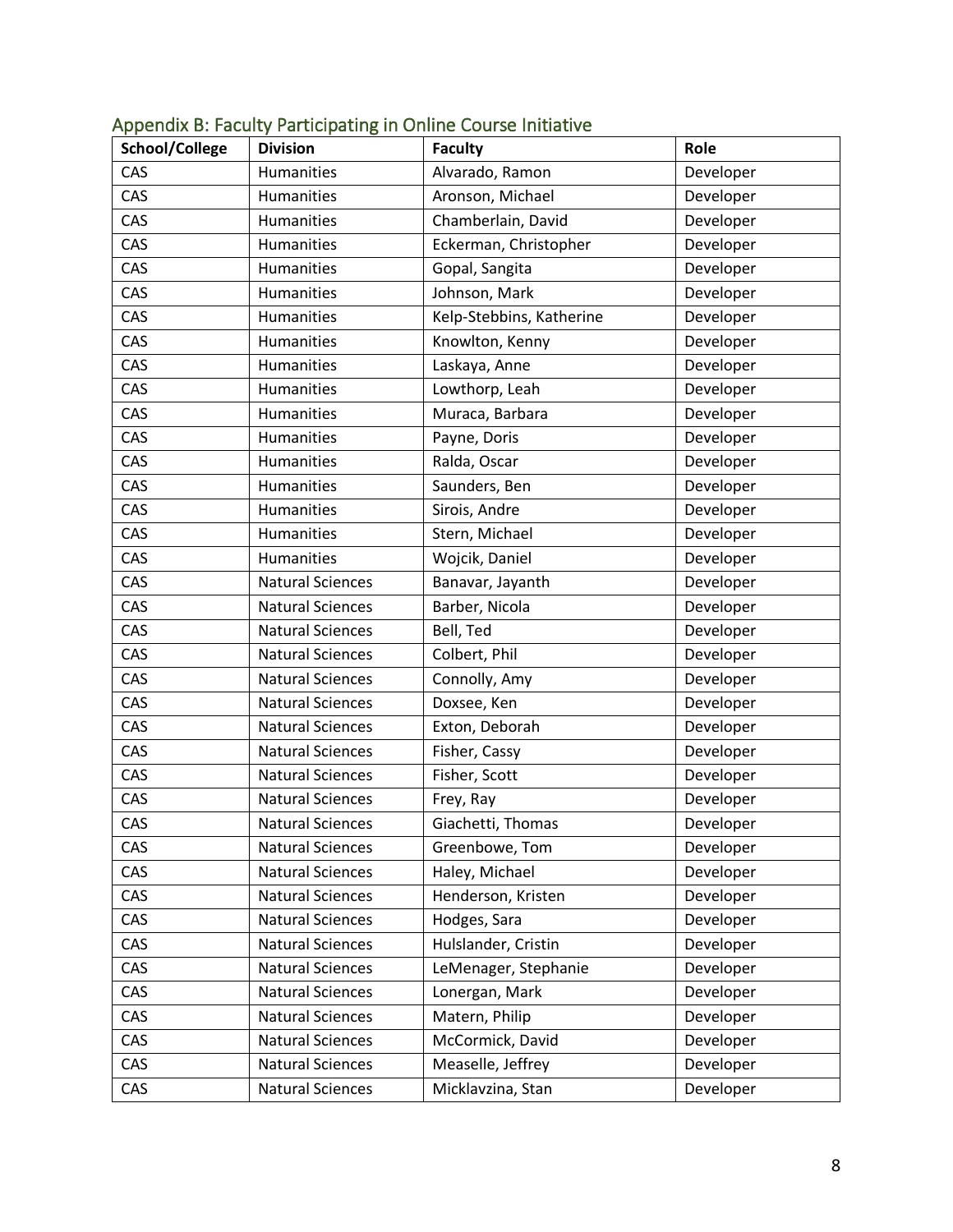| CAS        | <b>Natural Sciences</b> | Policha, Tobias        | Developer |
|------------|-------------------------|------------------------|-----------|
| CAS        | <b>Natural Sciences</b> | Price, Mike            | Developer |
| CAS        | <b>Natural Sciences</b> | Scannel, Billy         | Developer |
| CAS        | <b>Natural Sciences</b> | Schlenoff, Debbie      | Developer |
| CAS        | <b>Natural Sciences</b> | Smith, Brian           | Developer |
| CAS        | <b>Natural Sciences</b> | Su, Xiaobo             | Developer |
| CAS        | <b>Natural Sciences</b> | Tingey, Craig          | Developer |
| CAS        | <b>Natural Sciences</b> | Watkins, James         | Developer |
| CAS        | <b>Natural Sciences</b> | Wood, Michelle         | Developer |
| CAS        | <b>Social Sciences</b>  | Beck, Erin             | Developer |
| CAS        | <b>Social Sciences</b>  | Blumenthal, Scott      | Developer |
| CAS        | <b>Social Sciences</b>  | Brence, Steven         | Developer |
| <b>CAS</b> | <b>Social Sciences</b>  | Buck, Daniel           | Developer |
| CAS        | <b>Social Sciences</b>  | Bufalino, Jamie        | Developer |
| CAS        | <b>Social Sciences</b>  | Fitzpatrick, Scott     | Developer |
| CAS        | <b>Social Sciences</b>  | Fujiwara, Lynn         | Developer |
| CAS        | <b>Social Sciences</b>  | Gash, Alison           | Developer |
| CAS        | <b>Social Sciences</b>  | Heinz, Annelise        | Developer |
| CAS        | <b>Social Sciences</b>  | Kauffman, Craig        | Developer |
| CAS        | <b>Social Sciences</b>  | Lievanos, Raoul        | Developer |
| CAS        | <b>Social Sciences</b>  | Lowndes, Joe           | Developer |
| CAS        | <b>Social Sciences</b>  | Luebke, David          | Developer |
| CAS        | <b>Social Sciences</b>  | Mitchell, Ronald       | Developer |
| CAS        | <b>Social Sciences</b>  | Replogle, Elaine       | Developer |
| CAS        | <b>Social Sciences</b>  | Scott, Ellen           | Developer |
| CAS        | <b>Social Sciences</b>  | Snodgrass, Josh        | Developer |
| CAS        | <b>Social Sciences</b>  | Sterner, Kirstin       | Developer |
| CAS        | <b>Social Sciences</b>  | Ting, Nelson           | Developer |
| CAS        | <b>Social Sciences</b>  | Urbancic, Mike         | Developer |
| CAS        | <b>Social Sciences</b>  | Vasquez Tokos, Jessica | Developer |
| CAS        | <b>Social Sciences</b>  | White, Frances         | Developer |
| CAS        | <b>Social Sciences</b>  | Wooten, Stephen        | Developer |
| CAS        | <b>Social Sciences</b>  | York, Richard          | Developer |
| CAS        | <b>Natural Sciences</b> | Bala, Jagdeep          | Fellow    |
| CAS        | <b>Natural Sciences</b> | Barber, Nicola         | Fellow    |
| CAS        | Humanities              | Khalsa, Harinder       | Fellow    |
| CAS        | <b>Natural Sciences</b> | Pennefather, Jordan    | Fellow    |
| CAS        | <b>Natural Sciences</b> | Price, Mike            | Fellow    |
| CAS        | Humanities              | Recktenwald, Nick      | Fellow    |
| CAS        | Humanities              | Rice, Jennifer         | Fellow    |
| <b>LCB</b> |                         | Ford, Erik             | Fellow    |